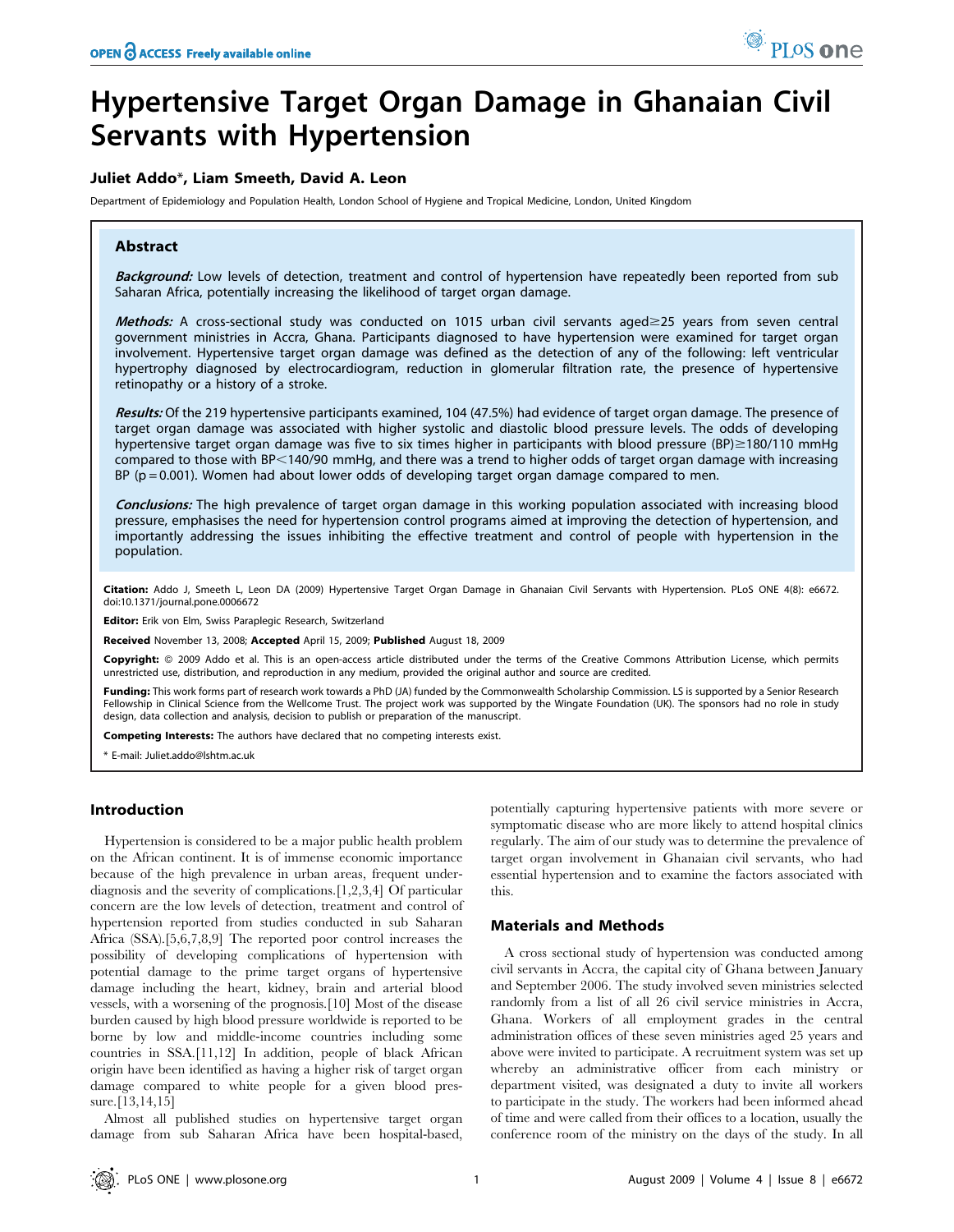1015 out of 1262 eligible workers from these ministries had their blood pressure (BP) measured using an electronic device (Omron M5I) after participants had been sitting quietly for at least ten minutes. Three measurements were taken at one minute interval on the right arm in a seated position, with arm supported at heart level and feet flat on the floor using an appropriate sized cuff. Hypertension was diagnosed when the mean of the second and third blood pressure (BP) measurements at each of two visits (three weeks apart) was  $\geq$ 140/90 mmHg or when participants reported use of antihypertensive medication. All civil servants who were diagnosed to have hypertension from this initial screening (307) were invited for further investigations to examine for target organ involvement. These investigations were carried out in the Civil Service Clinic which was centrally located. A flow diagram of participation in study activities is shown in Figure 1. The protocol was approved by the ethics committees of the University of Ghana Medical School and the London School of Hygiene and Tropical Medicine and written informed consent was obtained from each participant before inclusion into the study. Other aspects of the study have been described elsewhere.[16,17]

Data on age, level of education, duration of hypertension and treatment, history of cigarette smoking, current and past symptoms of cerebrovascular disease, peripheral vascular disease and coronary heart disease were collected by interview using a structured questionnaire. Participants were classified, based on level of blood pressure, into Grade 1 hypertension (mild) if systolic blood pressure was between 140 and 159 mmHg or diastolic blood pressure was between 90 and 99 mmHg; Grade 2 hypertension (moderate) if systolic blood pressure was between 160 and 179 mmHg or diastolic between 100 and 109 mmHg; Grade 3 hypertension (severe) if systolic blood pressure was  $\geq 180$  mmHg and diastolic blood pressure was  $\geq$ 110 mmHg.[18,19] In terms of education, participants were classified as ''Primary'' where they had completed 9 years of education or less, ''Secondary'' where they had completed Senior Secondary School comprising 12 years of education; and ''Tertiary'' where participants had completed university education or higher. Weight was measured using a professional Seca floor scale to the nearest 0.1 kg. Standing height was measured with a Seca stadiometer to the nearest millimeter with the participant standing erect with back straight, heels together, and toes slightly apart at a 60 degree angle. Body mass index was calculated as the weight in kilograms divided by the square of the height in metres.

A venous blood sample was drawn from an antecubital vein after an overnight fast (10–14 hours) into plain vacutainer tubes and centrifuged within one hour, at room temperature  $(15-24^{\circ}C)$ for at least 10 minutes. Plasma glucose, urea and creatinine were measured by enzymatic methods using the Humalyzer Junior Semi-automated Chemistry Analyzer. For proper calibration of the measurement instrument, precision and accuracy of measurements, controls were assayed with each batch of samples using the 'Humatrol N' and 'Humatrol P' from the 'Human' range of reagents. A mid-stream urine sample was collected for biochemistry and microscopy.

Retinal examination was carried out by an experienced ophthalmologist with no prior knowledge of the participants' blood pressure level. Retinal changes associated with hypertension were classified into four grades using the Keith, Wagener, and Barker classification based on the level of severity of the retinal findings.[20] Grade 1 consisted of 'mild' generalized retinal



Figure 1. Flow diagram of study activities. doi:10.1371/journal.pone.0006672.g001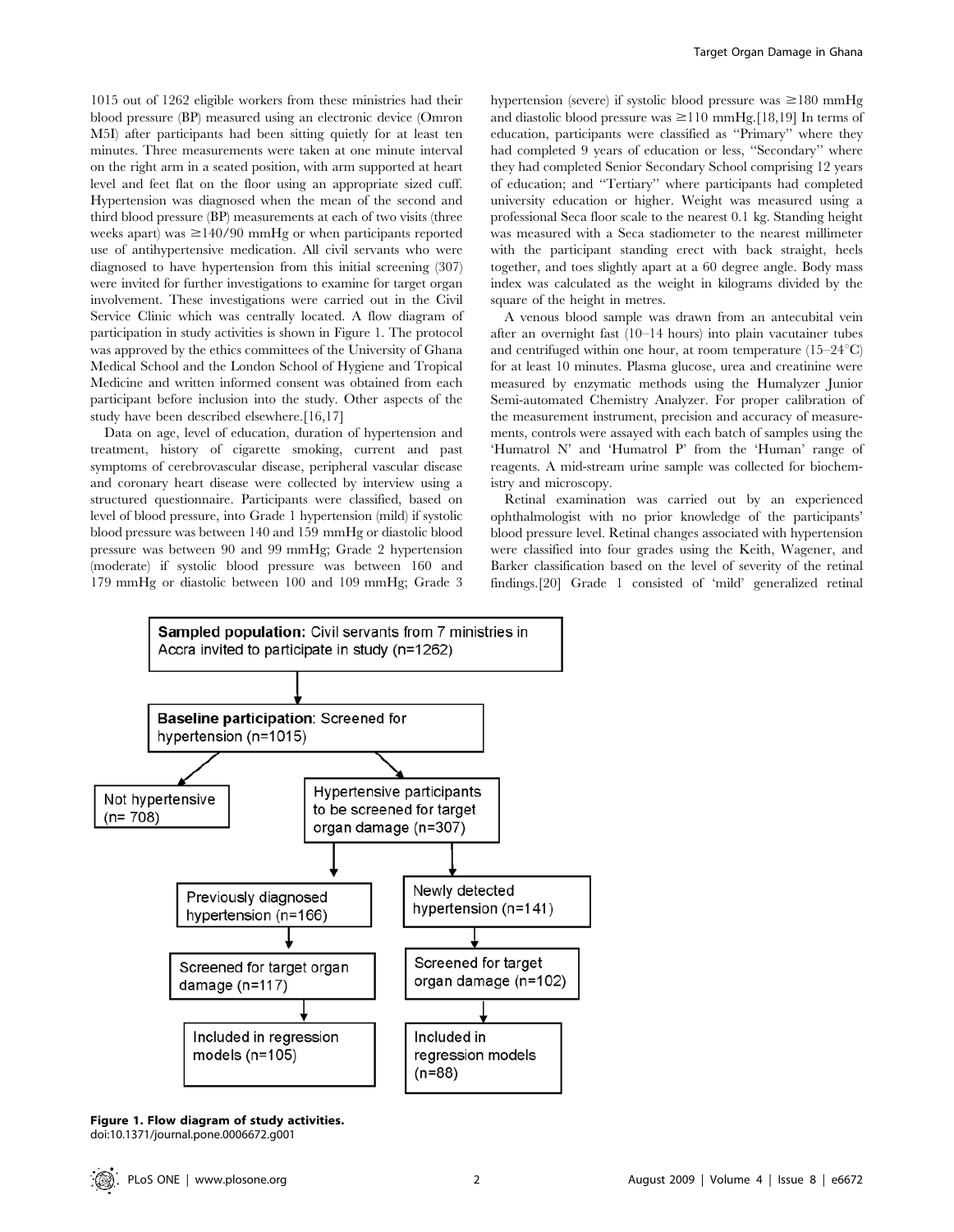arteriolar narrowing; Grade 2 consisted of 'more severe' generalized narrowing, focal areas of arteriolar narrowing and arteriovenous nicking; Grade 3 consisted of grades 1 and 2 signs plus the presence of retinal haemorrhages, microaneurysms, hard exudates and cotton-wool spots; Grade 4 also referred to as accelerated (malignant) hypertensive retinopathy, consisted of the signs in the preceding three grades plus optic disk swelling and macular oedema.[20] Stroke was identified through the history of a previous event (including transient ischaemic stroke).

A 12- lead electrocardiogram (ECG) was performed on participants lying supine and flat on a couch in an air- conditioned room at a room temperature of  $25^{\circ}$ C. The tracings were coded in duplicate manually by two cardiologists with adequate training in coding of ECG and a consensus reached between the two where there was any disagreement. All ECGs were coded on the basis of the Minnesota coding criteria (III<sub>1</sub> and IV<sub>1–3</sub> or V<sub>1–3</sub>).[21] Left ventricular hypertrophy was diagnosed on the basis of fulfilment of at least one of the following voltage criteria on ECG: R wave $>1.1$  mV in aVL; R wave $>2.5$  mV in V<sub>5</sub> or V<sub>6</sub>; S wave $>2.5$  mV in  $V_1$  or  $V_2$ ; sum of S in  $V_1$  or  $V_2$  plus R in  $V_5$ or  $V_6 > 3.5$  mV; or sum of R in I and S in III $> 2.5$  mV.[22] There was further classification of ECG strain pattern of ST depression and T-wave inversion where there was evidence of left ventricular hypertrophy.[23,24]

Chronic kidney disease (CKD) was defined as persistent proteinuria on urinalysis in the absence of urinary tract infection and/or Impaired glomerular filtration rate  $(< 60$  ml.min<sup>-1</sup>per 1.73 m<sup>2</sup> ).[25,26] Glomerular filtration rate (GFR) was estimated from serum creatinine levels using the Modification of Diet in Renal Disease (MDRD) formula that also takes into account age, sex and race.[27,28] Diabetes was defined as a venous fasting plasma glucose of  $\geq 7.0$  mmol/l and impaired fasting glucose (IFG) as fasting glucose levels $> = 6.1$  mmol/l and  $< 7.0$  mmol/l. Blood glucose was considered to be normal if fasting plasma glucose (FPG) was  $\leq 6.1$  mmol/L.[29]

All data forms were entered in Excel and were checked for range and internal consistency. Analysis was conducted using STATA Release 9 (Stata Corp, College Station, TX). Statistical tests included the chi squared test for comparison of proportions and student's t-test for normally distributed data. Univariate and logistic regression models were used to examine the associations between any target organ damage and the variables of interest; with age, sex, detection and treatment of hypertension, blood pressure level, level of education, history of smoking and diagnosis of diabetes included in the models that were considered. For the logistic regression analysis hypertensive target organ damage was defined as the detection of one or more of the following: left ventricular hypertrophy diagnosed by ECG, impaired glomerular filtration rate  $(<60$  ml.min<sup>-1</sup>per 1.73 m2 ), the presence of hypertensive retinopathy Grades III and IV or a history of a stroke. We considered the possibility of interaction between some explanatory variables and sex, because of the marked sex differences in their distribution and introduced interaction parameters into the regression models to test for interaction formally using the likelihood ratio test. Tests for trend were determined in the models where necessary, based on regression analysis with the relevant factor entered as a continuous variable. Analyses of the relationship between hypertension and the variables of interest were performed on participants with no missing data in any of the variables included in the models  $(n = 193)$ .

#### Results

All participants were Ghanaians. The participants were significantly older 50.4 years (SD 6.6 years) than the non-participants; 48.1 years (SD 7.7 years) (p-value for difference 0.01). There was no significant difference between the mean systolic (p-value 0.26) and diastolic blood pressures (p-value 0.84) of participants (156.5/ 95 mmHg) and non-participants (153.4/95.3 mmHg). The general characteristics of the participants and non-participants are shown in table 1. The detection and treatment rates of hypertension were similar in participants and non-participants in both sexes, suggesting that the blood pressure related characteristics of non-participants were not substantially different from that of participants. The mean duration of hypertension among the 116 participants (53%) who provided this information was 5.7 years (95% CI: 4.8–6.7). The prevalence of diabetes among participants was 9.1% (10.0% in males and 7.6% in females) with 17.4% having impaired fasting glucose. The prevalence of smoking among male participants was 6.5% with no reports of any female participant smoking at the time of the study.

Hypertension had been previously detected in 53.4% of hypertensive participants prior to our study, and 31.5% were on antihypertensive treatment at the time of the study. Blood pressure was controlled  $\leq$ 140/90 mmHg) in 11.4% of the hypertensive participants. Women were more likely to have been previously diagnosed, be on treatment and have  $BP<140/90$  mmHg. A greater proportion of women on antihypertensive treatment had  $BP<140/90$  mmHg  $(52.8%)$  compared to men on treatment (15.2%). The antihypertensive drugs reported to be taken either alone or in combination by participants included calcium channel blockers (82.6%), *b*-blockers (18.8%), thiazide diuretics (13.0%) and ACE inhibitors (2.9%).

Table 2 shows the prevalence of the indicators of target organ damage in the study population. Left ventricular hypertrophy (LVH) diagnosed by ECG was observed in 33.3% of the participants. There were patterns of ventricular overload (strain) among 22 out of the 70 with LVH (31.4%). The mean systolic blood pressure was significantly higher  $(p<0.001)$  in those with LVH; 168.2 mmHg (SD 24.2 mmHg) compared to those with no LVH; 150.6 mmHg (SD 17.9 mmHg). The mean diastolic blood pressure was also significantly higher  $(p<0.001)$  in those with LVH; 101.1 mmHg (SD 14.5 mmHg) compared to those with no LVH; 91.9 mmHg (SD 11.2 mmHg). There was a history of stroke in 2.8% of the participants and 16% had ischaemic changes on ECG.

CKD was present in 4.1% of participants and 13.4% of the participants had albuminuria  $(>300 \text{ mg/d})$ . Hypertensive retinopathy was observed in 70% of participants with 1.0% classified as having Grade 3 retinopathy. None of the participants investigated had hypertensive retinopathy grade IV.

Overall, 104/219 (47.5%) of the participants had evidence of target organ damage. There was no significant age difference  $(p = 0.13)$  between those with  $(51.4 \text{ years}; SD 7.1 \text{ years})$  and those without (50.0 years; SD 6.0 years) target organ damage. Mean systolic blood pressure was significantly higher  $(p<0.001)$  in those with target organ damage (164.7 mmHg; SD 25.2 mmHg) compared to those with no target organ damage (151.1 mmHg; SD 17.3 mmHg). Mean diastolic blood pressure was also significantly higher  $(p<0.001)$  among those with target organ damage (100.1 mmHg; SD 14.8 mmHg) compared to those with none (91.8 mmHg; SD 11.0 mmHg).

Table 3 presents the results of multivariate logistic regression analyses modelling the associations between hypertensive target organ damage and selected variables of interest adjusted for potentially confounding variables. There was no significant interaction by sex in the relationships between target organ

A total of 219 out of the 307 civil servants with hypertension invited to participate reported for further investigations (71.3%).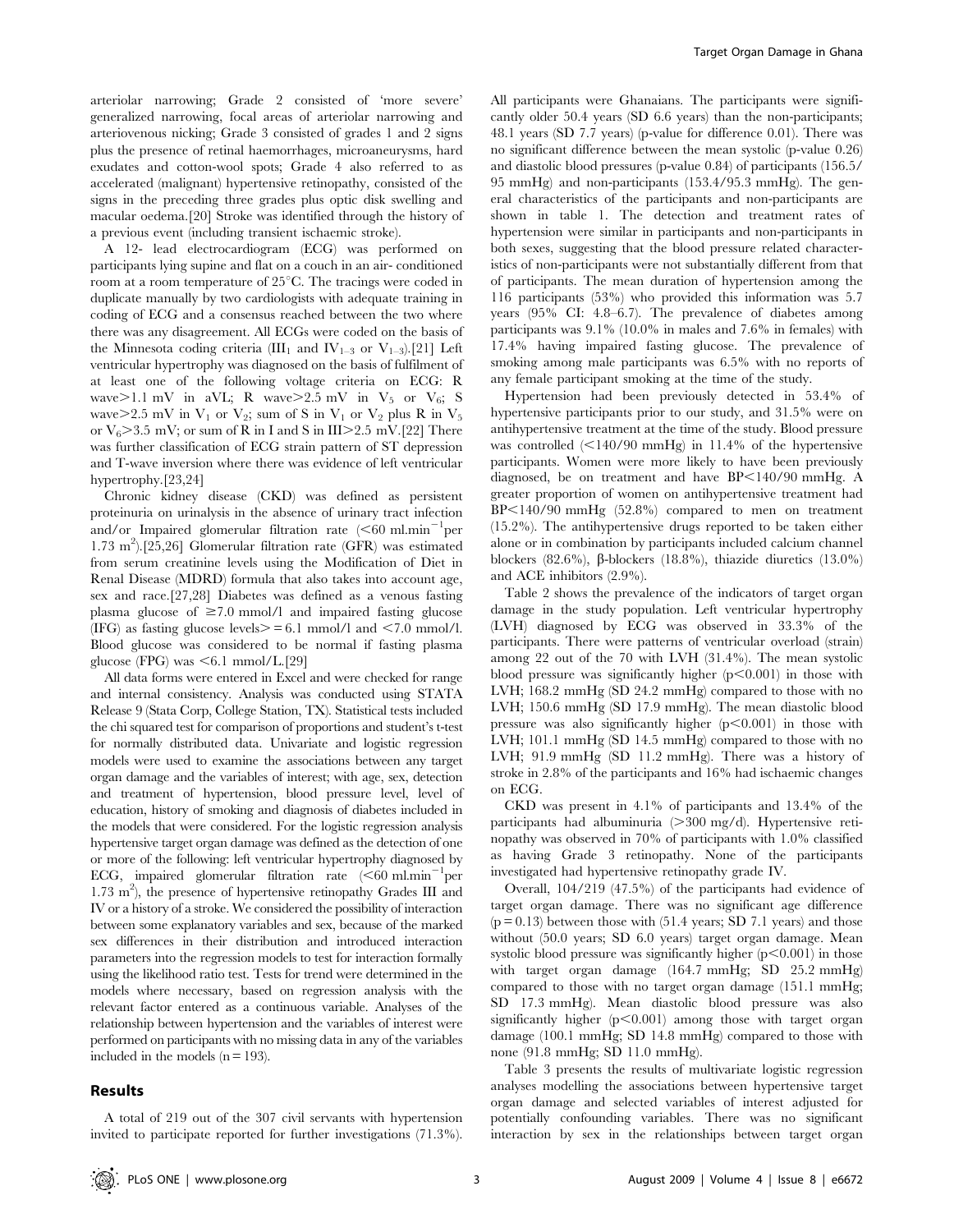Table 1. Baseline characteristics of study population.

|                                     | <b>Participants</b> |                   |                | <b>Non Participants</b> |                 |                |
|-------------------------------------|---------------------|-------------------|----------------|-------------------------|-----------------|----------------|
|                                     | Men (140)           | <b>Women (79)</b> | All (219)      | Men (55)                | Women (33)      | All (88)       |
| Mean age in years (SD)              | 50.4(6.8)           | 50.4(6.3)         | 50.4(6.6)      | 48.0 (8.5)              | 48.3 (6.2)      | 48.1 (7.7)     |
| Mean SBP in mmHg (SD)               | 159.2 (19.6)        | 151.7 (23.9)      | 156.5 (21.5)   | 158.6 (22.1)            | 144.8 (20.6)    | 153.4 (22.4)   |
| Mean DBP in mmHq (SD)               | 96.3 (11.4)         | 92.7 (15.3)       | 95.0 (13.0)    | 97.2 (13.8)             | 92.2 (11.5)     | 95.3 (13.1)    |
| Mean BMI in $kg/m^2$ (SD)           | 26.1(4.5)           | 29.9(6.0)         | 27.5(5.4)      | 25.1(4.6)               | 32.4(5.6)       | 27.9(6.1)      |
| Level of education%(n)              |                     |                   |                |                         |                 |                |
| Primary                             | 30.2(42)            | 29.1 (23)         | 29.8 (65)      | 40.0 (22)               | 19.4 (28)       | 32.6 (28)      |
| Secondary                           | 25.9 (36)           | 41.8 (33)         | 31.7 (69)      | 25.5(14)                | 58.1 (18)       | 37.2 (32)      |
| <b>Tertiary</b>                     | 43.9 (61)           | 29.1 (23)         | 38.5 (84)      | 34.6 (19)               | 22.6(7)         | 30.2(26)       |
| Smoking% (n)                        |                     |                   |                |                         |                 |                |
| <b>Never</b>                        | 87.7 (121)          | 98.7 (78)         | 91.7 (199)     | 78.2 (43)               | 100(33)         | 86.4 (76)      |
| Current                             | 6.5(9)              | 0                 | 4.2(9)         | 12.7(7)                 | 0               | 8.0(7)         |
| Ex-smoker                           | 5.8(8)              | 1.3(1)            | 4.2(9)         | 9.1(5)                  | 0               | 5.7(5)         |
| Detection of hypertension%(n)       |                     |                   |                |                         |                 |                |
| Previously detected                 | 42.9 (60)           | 72.2 (57)         | 53.4 (117)     | 43.6 (24)               | 75.8 (25)       | 55.7 (49)      |
| Newly detected                      | 57.1 (80)           | 27.9 (22)         | 46.6 (102)     | 56.4 (31)               | 24.2 (8)        | 44.3 (39)      |
| Treatment of hypertension%(n)       |                     |                   |                |                         |                 |                |
| No treatment                        | 76.4 (107)          | 54.4 (43)         | 68.5 (150)     | 80.0 (44)               | 51.5 (17)       | 69.3 (61)      |
| Current treatment                   | 23.6(33)            | 45.6 (36)         | 31.5(69)       | 20.0(11)                | 48.5 (16)       | 30.7(27)       |
| Duration of hypertension            |                     |                   |                |                         |                 |                |
| Duration reported% (n)              | 42.9 (60)           | 70.9 (56)         | 53.0 (116)     | 41.8 (23)               | 72.7 (24)       | 53.4 (47)      |
| Mean duration in years (95% CI)     | $5.3(4.2-6.3)$      | $6.2$ (4.5-7.9)   | $5.7(4.8-6.7)$ | $6.0$ $(3.4-8.6)$       | $6.7(3.3-10.1)$ | $6.3(4.3-8.4)$ |
| <b>BP</b> classification%(n)        |                     |                   |                |                         |                 |                |
| Controlled BP (<140/90 mmHq)        | 3.6(5)              | 25.3 (20)         | 11.4(25)       | 5.5(3)                  | 33.3 (11)       | 15.9 (14)      |
| Grade 1 (mild)                      | 45.7 (64)           | 36.7 (29)         | 42.3 (93)      | 45.5 (25)               | 39.4 (13)       | 43.2 (38)      |
| Grade 2 (moderate)                  | 32.1 (45)           | 19.0 (15)         | 27.4 (60)      | 21.8 (12)               | 18.2(6)         | 20.5(18)       |
| Grade 3 (severe)                    | 18.6(26)            | 19.0(15)          | 18.7(41)       | 27.3(15)                | 9.1(3)          | 20.5(18)       |
| BP classification among treated%(n) |                     |                   |                |                         |                 |                |
| Controlled BP (<140/90 mmHg)        | 15.2(5)             | 52.8 (19)         | 34.8 (24)      | 18.2(2)                 | 50.0(8)         | 37.0 (10)      |
| Grade 1 (mild)                      | 42.4 (14)           | 27.8 (10)         | 34.8 (24)      | 45.5(5)                 | 25.0(4)         | 33.3(9)        |
| Grade 2 (moderate)                  | 30.3(10)            | 8.3(3)            | 18.8(13)       | 9.1(1)                  | 18.8(3)         | 14.8(4)        |
| Grade 3 (severe)                    | 12.1(4)             | 11.1(4)           | 11.6(8)        | 27.3(3)                 | 6.3(1)          | 14.8(4)        |

doi:10.1371/journal.pone.0006672.t001

damage and level of education  $(p = 0.60)$ , previous detection of hypertension ( $p = 0.29$ ) and treatment of hypertension ( $p = 0.60$ ) and the pooled data was presented. The odds of developing target organ damage was lower in women compared to men in all four models (Table 3). The difference was not explained by previous detection and treatment for BP nor the presence of other risk factors such as smoking and diabetes. Adjustment for the current BP level reduced the odds ratio in women slightly (model 3). The participants with the lowest level of education had the highest prevalence of target organ damage, but there was no significant trend observed between the level of education and the development of target organ damage. Previous detection of hypertension did not reduce the odds of developing target organ damage but treatment of hypertension was associated with a lower odds of target organ damage when controlled for previous detection of hypertension. This was however not statistically significant. The participants with Grade 3 hypertension  $(BP \ge 180/110 \text{ mmHg})$ , had an increased odds of developing target organ damage compared to those with  $BP<140/90$  mmHg (OR; 5.69 CI:

1.46–22.07). The trend increasing BP level - increasing odds of target organ damage, was statistically significant ( $p = 0.001$ ). The participants diagnosed with diabetes had increased odds of developing target organ damage compared to those with no diagnosis of diabetes. This was however not statistically significant.

### Discussion

In this study, we determined the prevalence of hypertensive target organ damage among a group of urban hypertensive civil servants in Ghana, and the factors associated with this. The prevalence of any hypertensive target organ involvement among these civil servants was high (47.5%). The mean systolic and diastolic blood pressures were higher among those with any target organ involvement compared to those without any damage. A significant proportion of participants with left ventricular hypertrophy had strain pattern of ST segment depression and T-wave inversion on ECG which has been reported to be associated with a worse prognosis.[30,31,32,33] Chronic kidney disease was iden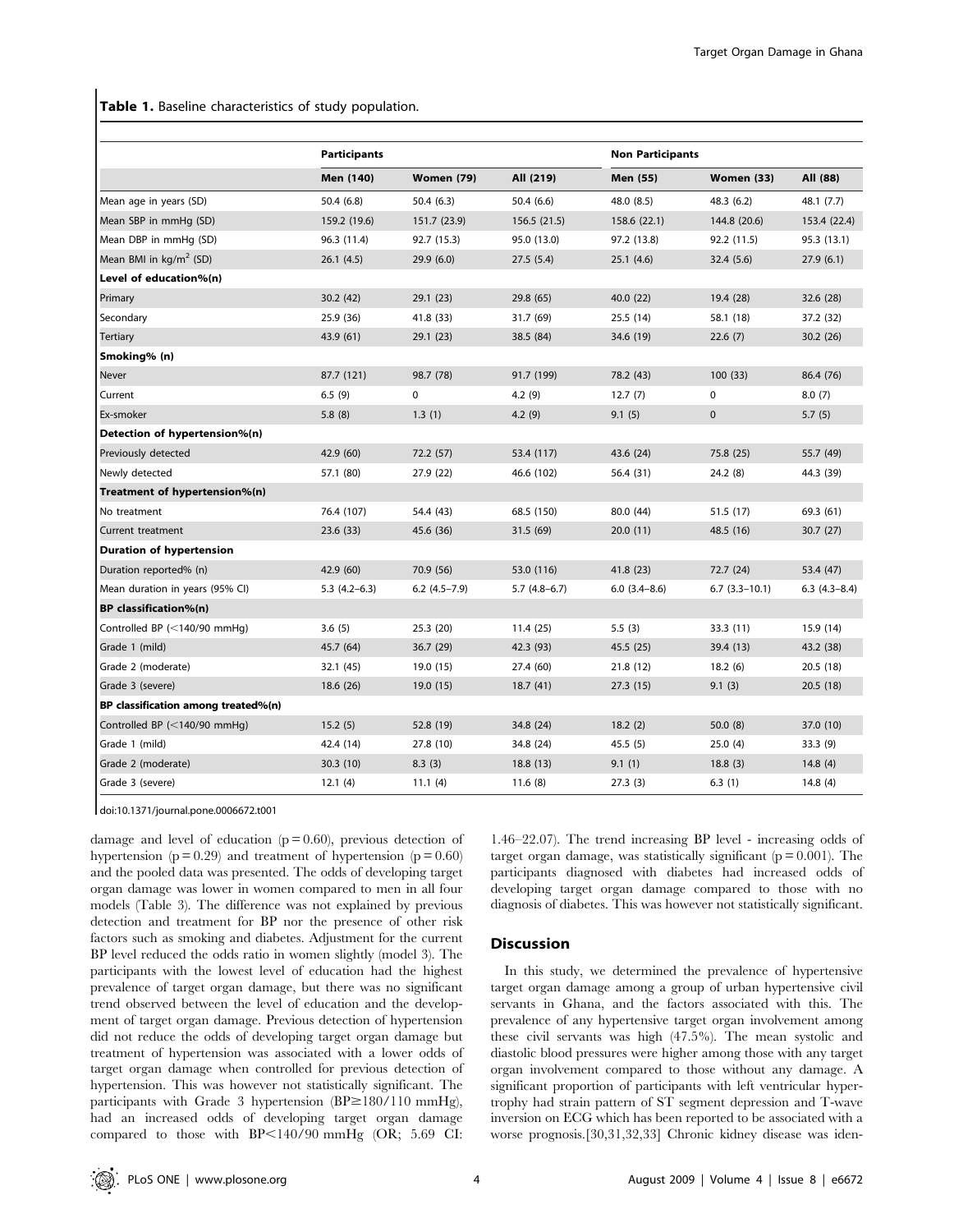Table 2. Prevalence of hypertensive target organ damage among participants.

| <b>CVD risk factor or</b><br>complication                   | <b>Definition</b>                      | Number* | Prevalence (%) |  |
|-------------------------------------------------------------|----------------------------------------|---------|----------------|--|
| Retinopathy                                                 | No retinopathy                         | 62/209  | 29.8           |  |
|                                                             | Grade 1 retinopathy                    | 118/209 | 56.5           |  |
|                                                             | Grade 2 retinopathy                    | 27/209  | 12.9           |  |
|                                                             | Grade 3 retinopathy                    | 2/209   | 1.0            |  |
| Left ventricular<br>hypertrophy on ECG                      | Positive                               | 70/210  | 33.3           |  |
| History of stroke                                           | Positive                               | 6/217   | 2.8            |  |
| Proteinuria in the<br>absence of nitrites<br>and leucocytes | <b>Negative</b>                        | 169/217 | 77.8           |  |
|                                                             | Trace                                  | 19/217  | 8.8            |  |
|                                                             | Positive $(>300 \text{ mg/day})$       | 29/217  | 13.4           |  |
| Glomerular filtration<br>rate                               | $<$ 60 ml.min $^{-1}$ per<br>1.73 $m2$ | 9/219   | 4.1            |  |

\* The number of participants was less than the total of 219 where some participants did not complete all investigations.

doi:10.1371/journal.pone.0006672.t002

tified in 4% of hypertensive participants and Grade III retinopathy in 1%. None of the participants had Grade IV retinopathy. The odds of developing hypertensive target organ damage was lower in women compared to men and this was partly explained by the current BP level. The odds of developing hypertensive target organ damage was highest in participants with severe hypertension  $(BP \ge 180/110 \text{ mmHg})$  and there was a significant positive trend between the Grade of hypertension and the development of target organ damage.

The prevalence of target organ damage, particularly left ventricular hypertrophy and retinopathy, in our study of urban civil servants was comparable to the prevalence reported in people of black African origin from other studies.[34,35] The specificity of most ECG indexes is reasonably high, but their sensitivity is generally low. Thus even the high levels of left-ventricular hypertrophy observed in our study may have been underestimated. Black people have been suggested to have more severe forms of arterial hypertension and a greater risk of target organ damage.[36,37,38,39] Stroke is reported to be a major public health problem in SSA where it is reported to be associated with a higher case fatality and to occur at younger ages compared to developed countries.[2,40,41,42] The rather low prevalence of stroke in our study (2.8%) is likely to be largely explained by a ''healthy worker effect'' since people in employment are less likely to have had strokes. Grades III and IV hypertensive retinopathy (Wegener's classification) were used as evidence of target organ damage in the eyes because of the reported limitations associated with the use of Grades I and II retinopathy.[43] The low prevalence of Grades 3 and 4 hypertensive retinopathy despite poor BP control in this study is similar to findings from other studies conducted in Africa, which have reported a relative rarity of retinopathy on routine fundoscopy even in moderate to severe hypertensive patients.[44]

The odds of developing hypertensive target organ damage were lower in women than men. Women in our study were more likely to have been previously diagnosed, be on treatment and have BP<140/90 mmHg. When we considered only participants on antihypertensive treatment, a greater proportion of women compared to men had their BP controlled  $\leq$ 140/90 mmHg). However the lower odds of target organ damage in women compared to men was not explained by previous detection or treatment of hypertension and was explained only weakly by the BP level. One possible factor that may have contributed to the observed gender difference is the lack of different thresholds for men and women for some of the complications considered (notably ECG changes). Having Grade 3 hypertension was associated with a significantly increased odds of developing target organ damage and there was a significant trend observed between increasing severity of hypertension (determined by BP level) and the odds of developing target organ damage. These findings emphasize the importance of instituting intervention programs on hypertension among civil servants which do not only focus on the primary prevention, early detection and treatment of hypertension, but also on the importance of lowering BP among those with hypertension. Importantly, severe hypertension  $(BP \ge 180/$ 110 mmHg) should be prevented. Adequate therapy needed to achieve the goal blood pressure must be initiated and continued. The need to continue treatment despite the absence of symptoms, and the significance of protecting target organs must be emphasized. Of particular concern is the high social and economic burden that would develop from strokes and other cardiovascular complications in the absence of effective programs for blood pressure control.

There is a need to examine the reasons for the poor control of hypertension in this population and particularly in men. Barriers to effective treatment and control of hypertension could include unaffordable drugs, side effects of drugs and ignorance of the consequences of poor control of hypertension. These could possibly explain the high prevalence of hypertensive target organ damage observed in participants with the lowest level of education in this study. Calcium channel blockers were the most common prescribed drugs for hypertension among the participants despite the fact that thiazide diuretics are less expensive. This is possibly due to the concerns that thiazides may be associated with adverse metabolic effects and possibly erectile dysfunction in men.

Most studies reporting the prevalence of target organ damage have been conducted in populations of hypertensive patients seeking medical care with the possibility of capturing a higher frequency of more severe forms of disease than would usually be observed in the general population. This study in a working population may have underestimated the extent of target organ disease in the general population because people with debilitating effects from target organ damage would be under represented in the working group. The high prevalence of target organ involvement observed is thus of great concern and emphasizes a need for development of hypertension control programs aimed at improving the detection of hypertension among civil servants and the entire Ghanaian population, and addressing the issues inhibiting the effective treatment and control of people with hypertension. This is likely to improve the prognosis for people with hypertension.

Our study of hypertensive target organ disease in this population had some limitations. Firstly, our population of civil servants in Accra is unlikely to be representative of the general Ghanaian population, the majority of whom remain in more rural settings and are self employed in farming, trading and other activities. The population of civil servants is however representative of an important section of the urban Ghanaian population from any city in Ghana and indeed in SSA, in any stable formal employment involving non-industrial and predominantly nonmanual activities. The sample size was also rather small and may have limited the power to detect significant differences in this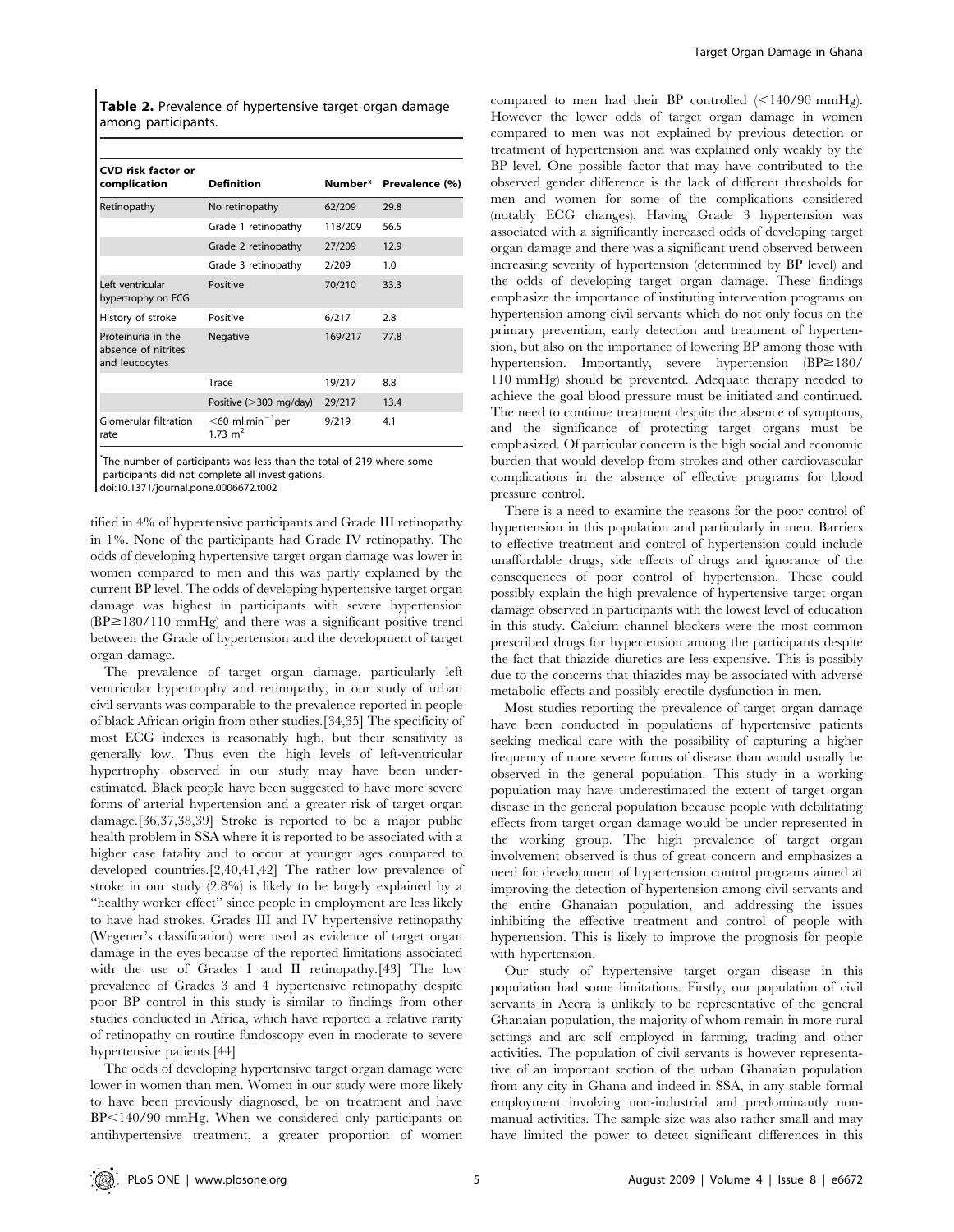Table 3. Association between hypertensive target organ damage and selected variables.

|                                           | Prevalence of any<br><b>TOD% (n/N)</b> | Model 1 OR<br>(95% CI) | Model 2 OR<br>(95% CI) | Model 3 OR<br>(95% CI) | Model 4 OR<br>(95% CI) |
|-------------------------------------------|----------------------------------------|------------------------|------------------------|------------------------|------------------------|
| Sex                                       |                                        |                        |                        |                        |                        |
| Male                                      | 59.3 (70/118)                          | 1.00                   | 1.00                   | 1.00                   | 1.00                   |
| Female                                    | 36.0 (27/75)                           | $0.39(0.21 - 0.71)$    | $0.38(0.20 - 0.71)$    | $0.32$ (0.16-0.65)     | $0.31(0.15 - 0.66)$    |
| Age                                       |                                        |                        |                        |                        |                        |
| $25 - 34$                                 | 50.0(3/6)                              | 1.00                   | 1.00                   | 1.00                   | 1.00                   |
| $35 - 44$                                 | 58.6 (17/29)                           | $1.28(0.21 - 7.86)$    | 1.20 (0.19-7.46)       | 1.29 (0.20-8.26)       | $1.18(0.18 - 7.69)$    |
| $45 - 54$                                 | 41.8 (41/98)                           | $0.65$ $(0.12 - 3.53)$ | $0.61$ $(0.11 - 3.37)$ | $0.65$ $(0.11 - 3.70)$ | $0.56$ $(0.10-3.31)$   |
| $55+$                                     | 60.0 (36/60)                           | $1.32(0.23 - 7.46)$    | $1.22(0.21 - 6.99)$    | 1.39 (0.23-8.36)       | $1.16(0.18 - 7.42)$    |
| <b>Detection of BP</b>                    |                                        |                        |                        |                        |                        |
| Newly detected                            | 52.3 (46/88)                           |                        | 1.00                   | 1.00                   | 1.00                   |
| Previously detected                       | 48.6 (51/105)                          |                        | $1.31(0.61 - 2.82)$    | $0.99$ $(0.42 - 2.29)$ | $0.99(0.42 - 2.34)$    |
| <b>Treatment of BP</b>                    |                                        |                        |                        |                        |                        |
| No treatment                              | 53.0 (70/132)                          |                        | 1.00                   | 1.00                   | 1.00                   |
| Current treatment                         | 44.3 (27/61)                           |                        | $0.77$ $(0.35 - 1.73)$ | $1.04(0.41 - 2.29)$    | $1.07(0.42 - 2.74)$    |
| <b>Hypertension classification (mmHg)</b> |                                        |                        |                        |                        |                        |
| BP<140/90                                 | 34.8 (8/23)                            |                        |                        | 1.00                   | 1.00                   |
| SBP 140-159/DBP 90-99                     | 42.5 (34/80)                           |                        |                        | $0.77$ $(0.24 - 2.52)$ | $0.84$ (0.25-2.84)     |
| SBP 160-179/DBP 100-109                   | 47.2 (25/53)                           |                        |                        | $0.88$ $(0.25 - 3.05)$ | $0.96$ $(0.27 - 3.50)$ |
| SBP>180/DBP>110                           | 81.1 (30/37)                           |                        |                        | 5.69 (1.46-22.07)      | $6.14(1.53 - 24.6)$    |
| p-trend                                   |                                        |                        |                        | 0.001                  | 0.001                  |
| <b>Level of education</b>                 |                                        |                        |                        |                        |                        |
| Primary                                   | 56.5 (35/62)                           |                        |                        |                        | 1.00                   |
| Secondary                                 | 47.3 (26/55)                           |                        |                        |                        | $1.05(0.45 - 2.46)$    |
| Tertiary                                  | 47.4 (36/76)                           |                        |                        |                        | $0.83$ $(0.38 - 1.82)$ |
| p-trend                                   |                                        |                        |                        |                        | 0.62                   |
| <b>Diagnosis of diabetes</b>              |                                        |                        |                        |                        |                        |
| No diabetes                               | 49.7 (88/177)                          |                        |                        |                        | 1.00                   |
| diabetes                                  | 56.3 (9/16)                            |                        |                        |                        | 1.45 (0.44-4.78)       |
| <b>History of smoking</b>                 |                                        |                        |                        |                        |                        |
| No smoking                                | 49.2 (87/177)                          |                        |                        |                        | 1.00                   |
| Ex-smoker                                 | 57.1(4/7)                              |                        |                        |                        | 1.08 (0.20-5.94)       |
| Current smoker                            | 66.7 (6/9)                             |                        |                        |                        | $1.11(0.24 - 5.19)$    |

Only participants with no missing data were included in the models ( $N = 193$ ).

Model 1 includes age and sex.

Model 2 includes age, sex, whether previously diagnosed with hypertension and whether on BP lowering treatment.

Model 3: includes age, sex, whether previously diagnosed with hypertension and whether on BP lowering treatment and BP level.

Model 4: includes age, sex, whether previously diagnosed with hypertension, whether on BP lowering treatment, BP level, education, smoking and diabetes.

doi:10.1371/journal.pone.0006672.t003

population. The findings are however relevant and do provide the evidence needed to conduct a larger scale study among this population. Our investigations for target organ damage did not include echocardiography which is reported to be more sensitive than electrocardiogram in diagnosing left ventricular hypertrophy and predicting cardiovascular risk, neither did we search for microalbuminuria, which is recommended based on evidence to be a sensitive marker of renal damage in hypertension.[25] Electrocardiogram algorithms defining left ventricular hypertrophy have been reported to produce a high false-positive rate in African-Americans and could possibly have overestimated the prevalence in this population of Ghanaian civil servants.[25,45] The Minnesota criteria have not been validated among Ghanaians and thus the prevalence of left ventricular hypertrophy may have

been over (or possibly under) estimated. Black ethnicity has been reported to be associated with an excess of left ventricular hypertrophy using the Minnesota code criteria but we did not compare other commonly used ECG voltage criteria for the identification of left ventricular hypertrophy in our study.[46] We did not control for the duration of hypertension, a potential confounder, in the models because the low level of detection of hypertension in this population and consequently the low level of participants providing information on the duration of hypertension (53%) would have reduced the sample size greatly.

Overall we have demonstrated very high levels of target organ damage among workers with hypertension in urban Ghana associated with poor control of hypertension. Our findings strongly suggest a substantial future burden of both morbidity and